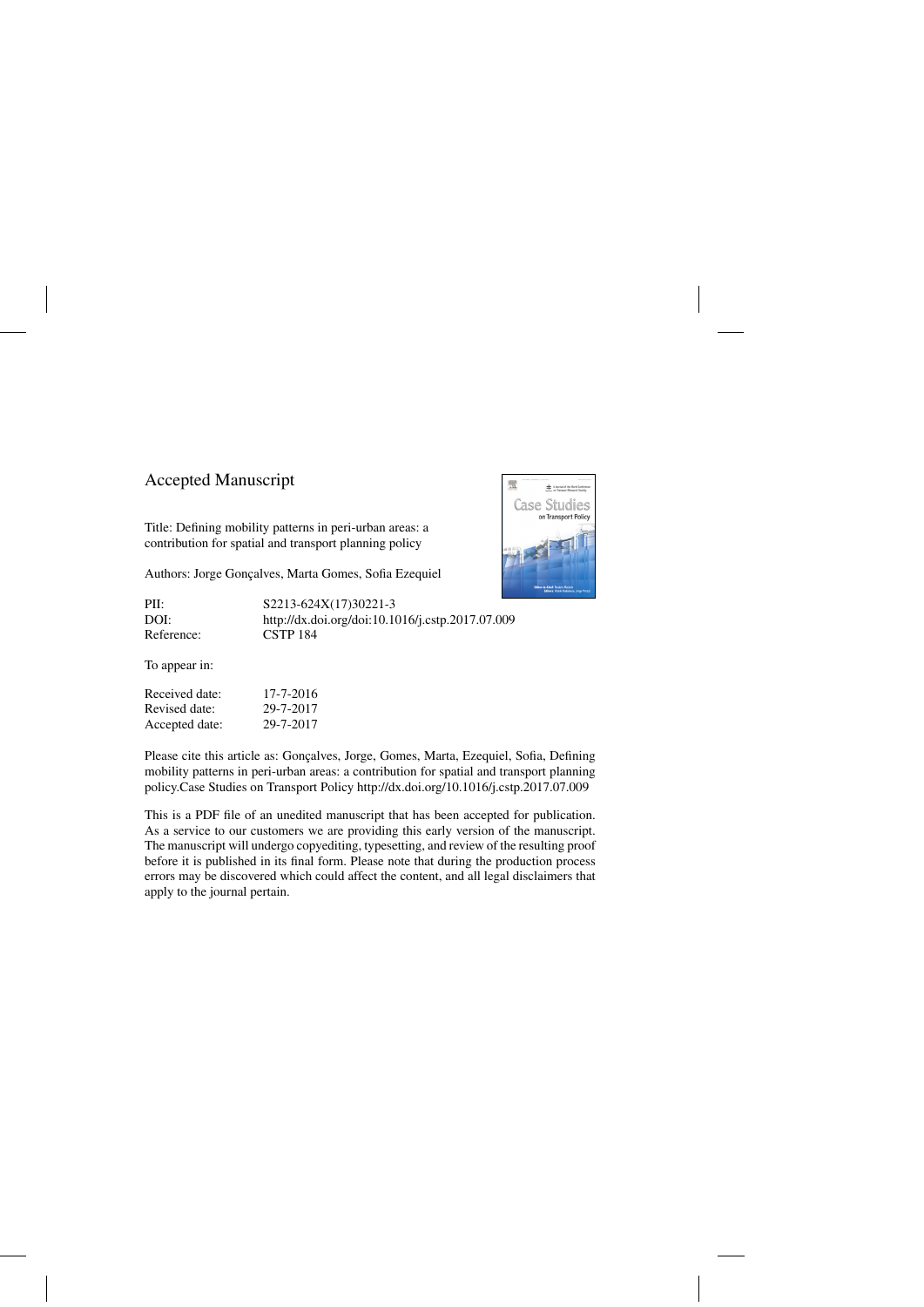# **Defining mobility patterns in peri-urban areas: a contribution for spatial and transport planning policy**

Jorge Gonçalves<sup>a\*</sup>, Marta Gomes<sup>b</sup>, Sofia Ezequiel<sup>c</sup>

a\* CERIS, CESUR, Instituto Superior Técnico, Universidade de Lisboa, Av. Rovisco Pais 1, 1049-001, Lisboa, Portugal, E-mail: [jorgemgoncalves@tecnico.ulisboa.pt.](mailto:jorgemgoncalves@tecnico.ulisboa.pt) Corresponding author.

<sup>b</sup> CERIS, CESUR, Instituto Superior Técnico, Universidade de Lisboa, Av. Rovisco Pais 1, 1049-001, Lisboa, Portugal. E-mail: [marta.gomes@tecnico.ulisboa.pt](mailto:marta.gomes@tecnico.ulisboa.pt)

c Instituto Superior Técnico, Universidade de Lisboa, Av. Rovisco Pais 1, 1049-001, Lisboa, Portugal. E-mail: [sofia.ezequiel@tecnico.ulisboa.pt](mailto:sofia.ezequiel@tecnico.ulisboa.pt)

#### **Highlights**

- We selected indicators that can characterizing mobility in peri-urban areas
- Mobility knowledge provided a good resource for a peri-urban tipology
- Mobility patterns results took into account the practical knowledge
- These types of mobility offer a new map for Lisbon Metropolitan Area
- This findings are a very good resource for a more focused policy of mobility

### **Abstract**

Mobility plays an important role in the population's quality of life and is also an essential tool for spatial planning and development, thus this research intends to contribute to better informed and targeted spatial and mobility management policies in metropolitan areas, with a special focus on peri-urban areas. To achieve this aim, a methodological approach was developed to define different types of peri-urban areas according to their mobility and accessibility characteristics. A set of indicators was proposed as the basis of a cluster analysis of parishes in the Lisbon Metropolitan Area (LMA). A new map of the LMA, which reflects a new understanding of the metropolitan reality, was drawn up. The knowledge provided in this study, which consists of the clear differentiation of peri-urban areas located in the metropolitan context in terms of mobility, is an important contribution for policies development and for the management mechanisms of metropolitan mobility.

**Keywords:** Peri-urban areas, mobility patterns, peri-urban typologies

#### **1. Motivation and research issues**

#### **1.1. Strategic framework and objectives**

Mobility is one of the most important factors when assessing the quality of life of residents and workers, as well as activities in certain areas. Mobility has been considered an important factor in urban sprawl. The problems caused by urban sprawl are related to the accessibilities and their dynamics, such as the quality of the transport service (Olvera et al., 2003; Church et al., 2000), social constraints (Stanley et al., 2011), environmental impact (Waddell, 2002) and energy issues (Wegener, 2013).